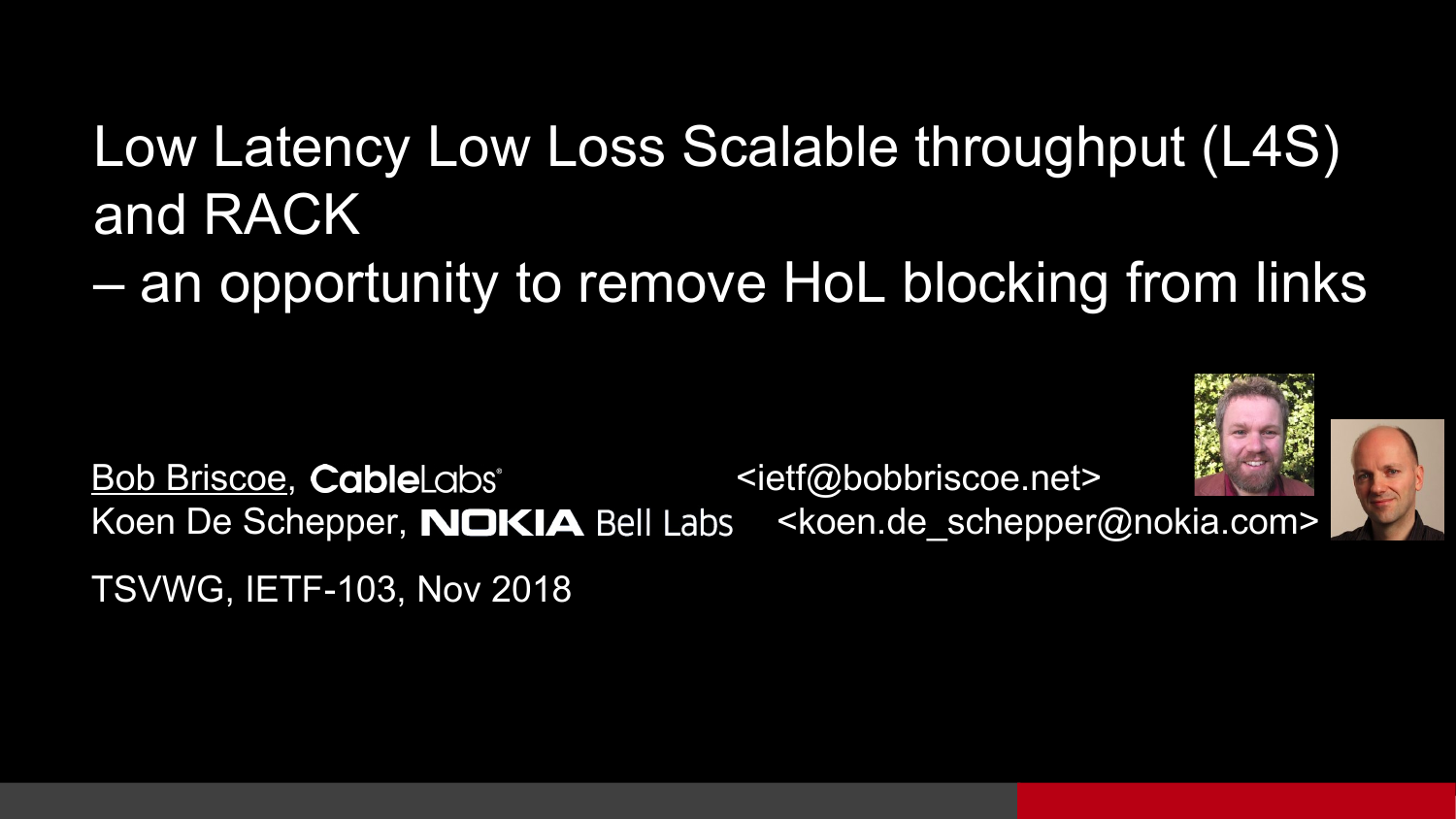#### Recent ACKnowledgements (RACK): Background

- Loss is when sender deems absence has been long enough
	- Classic TCP: 3 DupACKs
	- TCP RACK: a fraction (ε) of the RTT (termed the reordering window)
- Tradeoff larger  $\varepsilon$  :
	- minimizes spurious retransmissions (before ACKs of reordered packets arrives)
	- but takes longer  $(1+\epsilon)^*$ RTT to repair genuine losses
- So, RACK adapts the reordering window:
	- starts small (which rapidly repairs losses in short flows)
	- then adapts to measured reordering degree (rapid loss repair less critical for performance of elephants)
- See [draft-ietf-tcpm-rack-04](https://tools.ietf.org/html/draft-ietf-tcpm-rack)

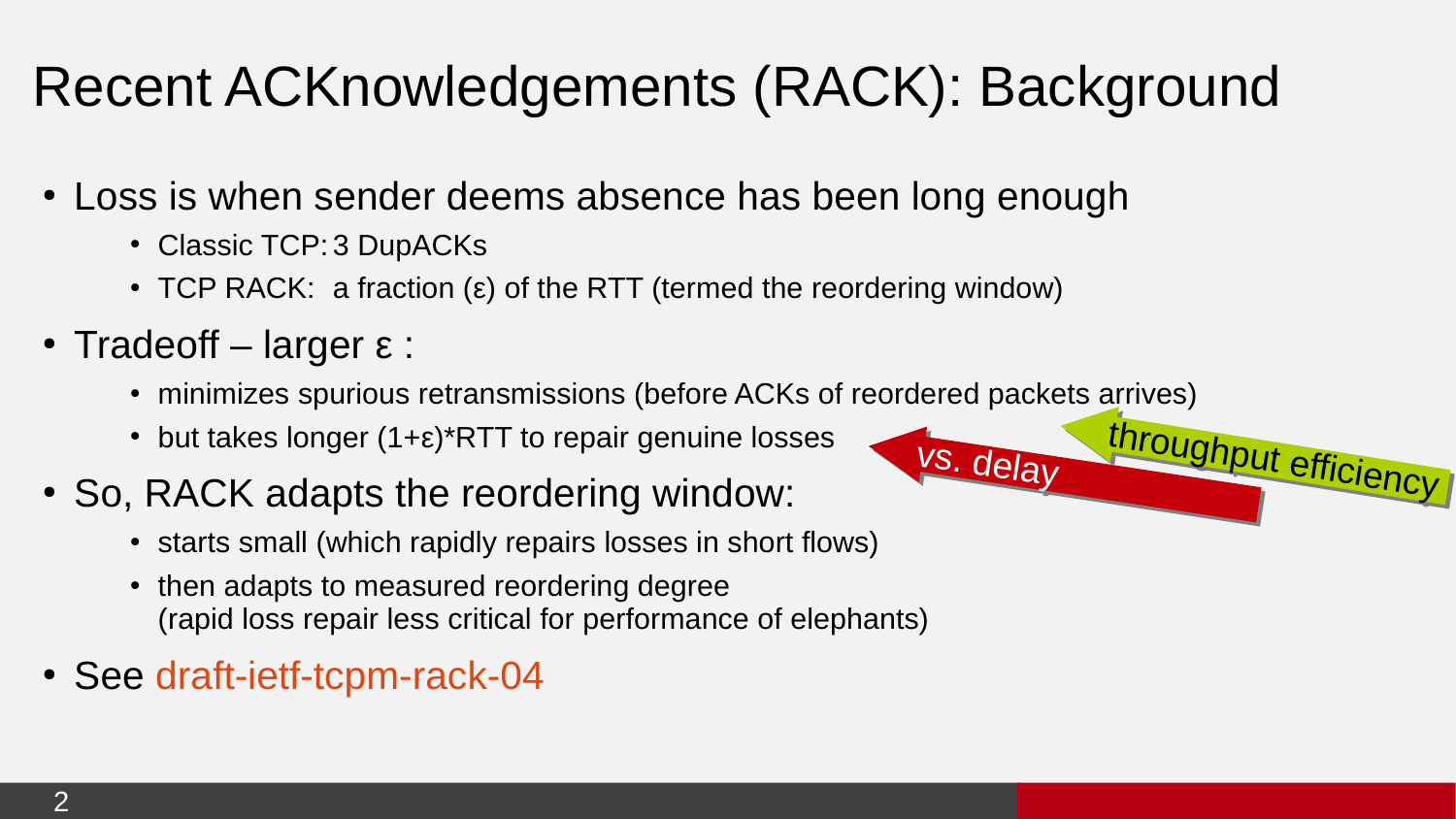## L4S Recap

- Motivation
	- Extremely low queuing delay for *all* Internet traffic, including link saturating
	- already 1-2 orders better than state of the art
	- 500 μs vs 5-15 ms (fq-CoDel or PIE)

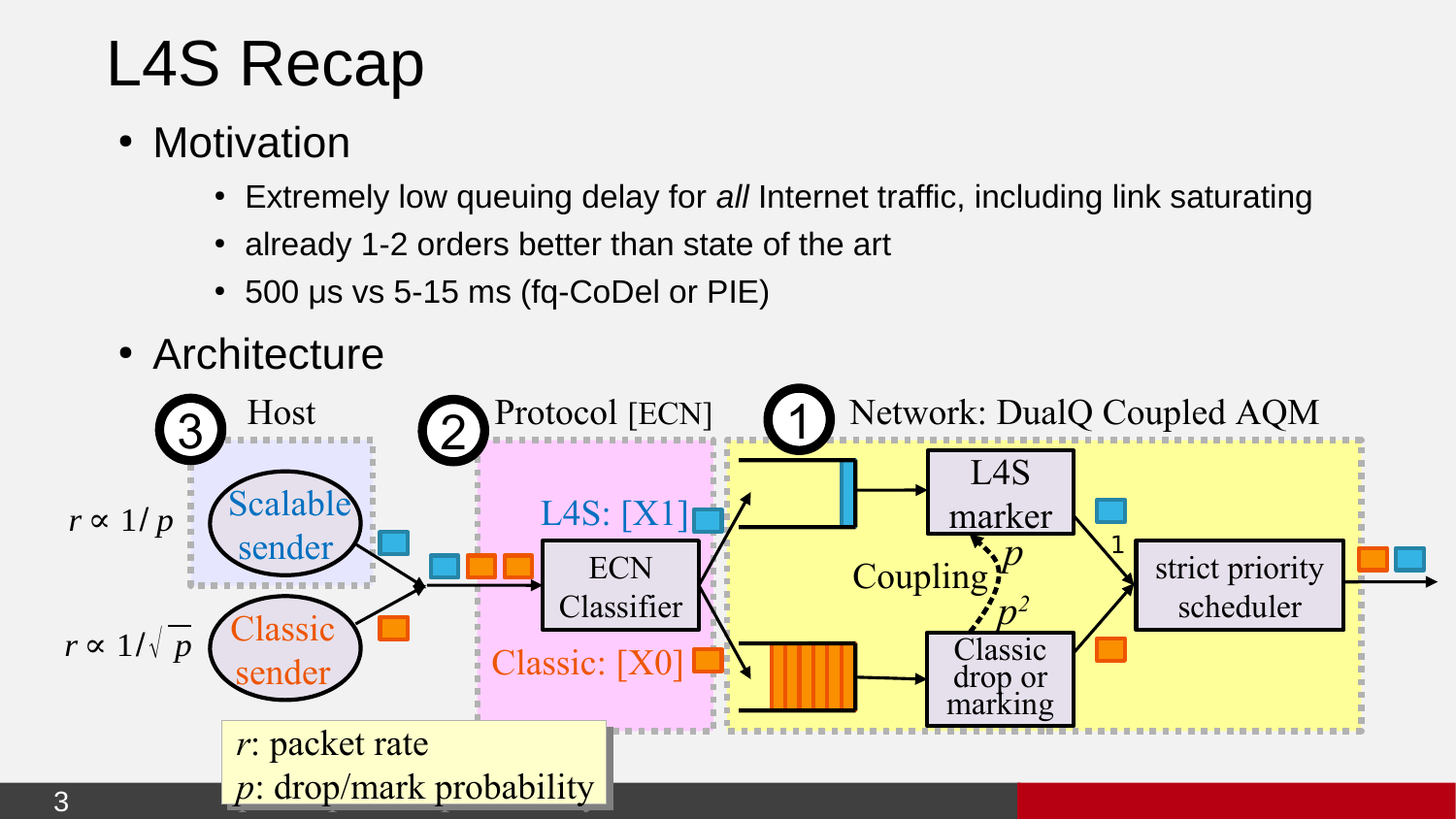### 5th Requirement for L4S senders

• L4S 'TCP Prague' Requirements (for all transports protocols, not just TCP) [draft-ietf-tsvwg-ecn-l4s-id-05#section-4.3](https://tools.ietf.org/html/draft-ietf-tsvwg-ecn-l4s-id-05#section-4.3)

like TCP RACK

- $\cdot$  to use ECT(1), a scalable congestion control:
	- MUST NOT detect loss in units of packets like the TCP 3DupACK rule
	- rather, by counting in units of time
- Then link technologies that support L4S can **remove head-of-line blocking delay** 
	- see Appendix A.1.7

 $\overline{4}$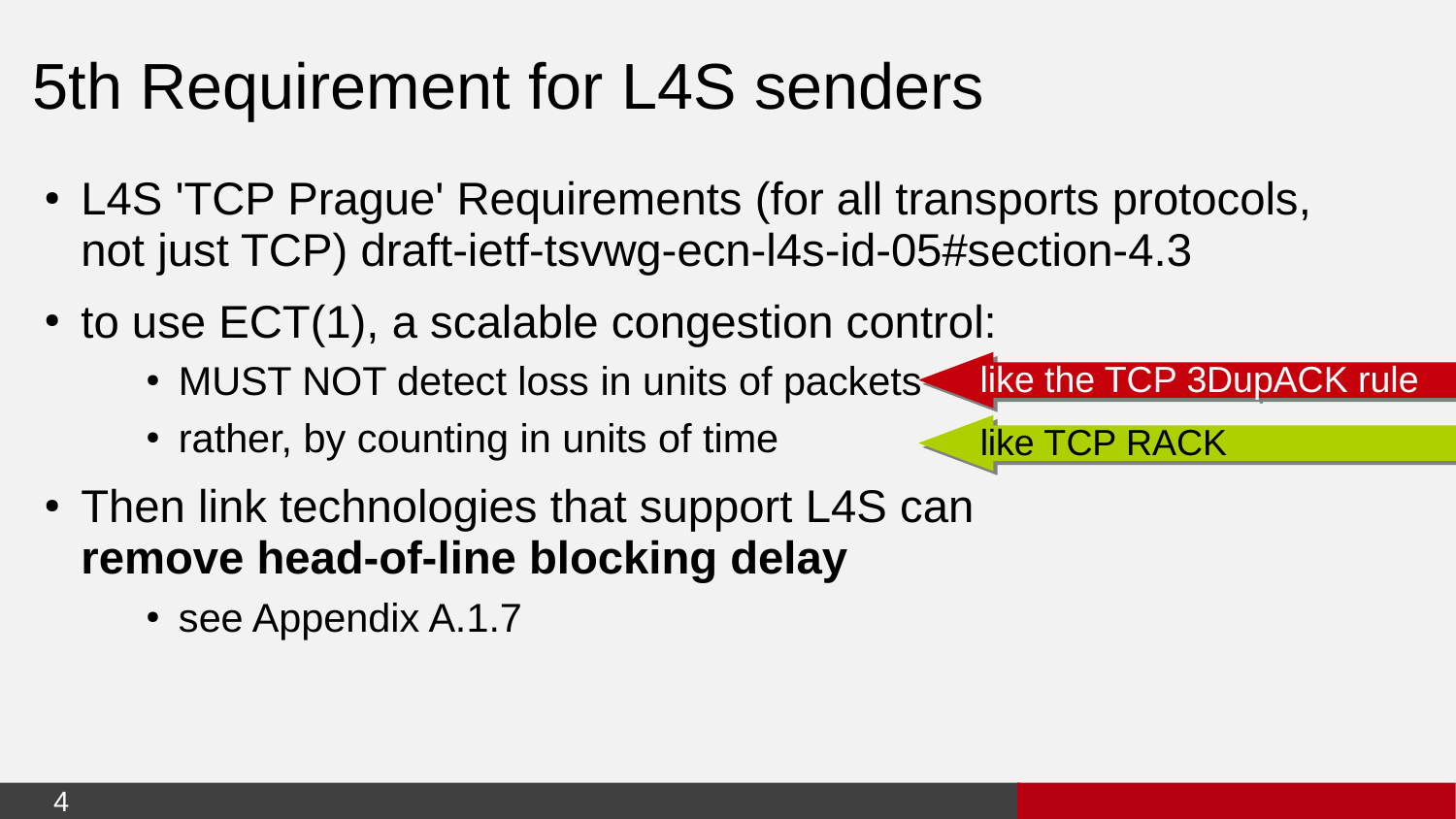# Why the "MUST NOT"?

• "to use ECT(1), a scalable congestion control MUST NOT detect loss in units of packets"

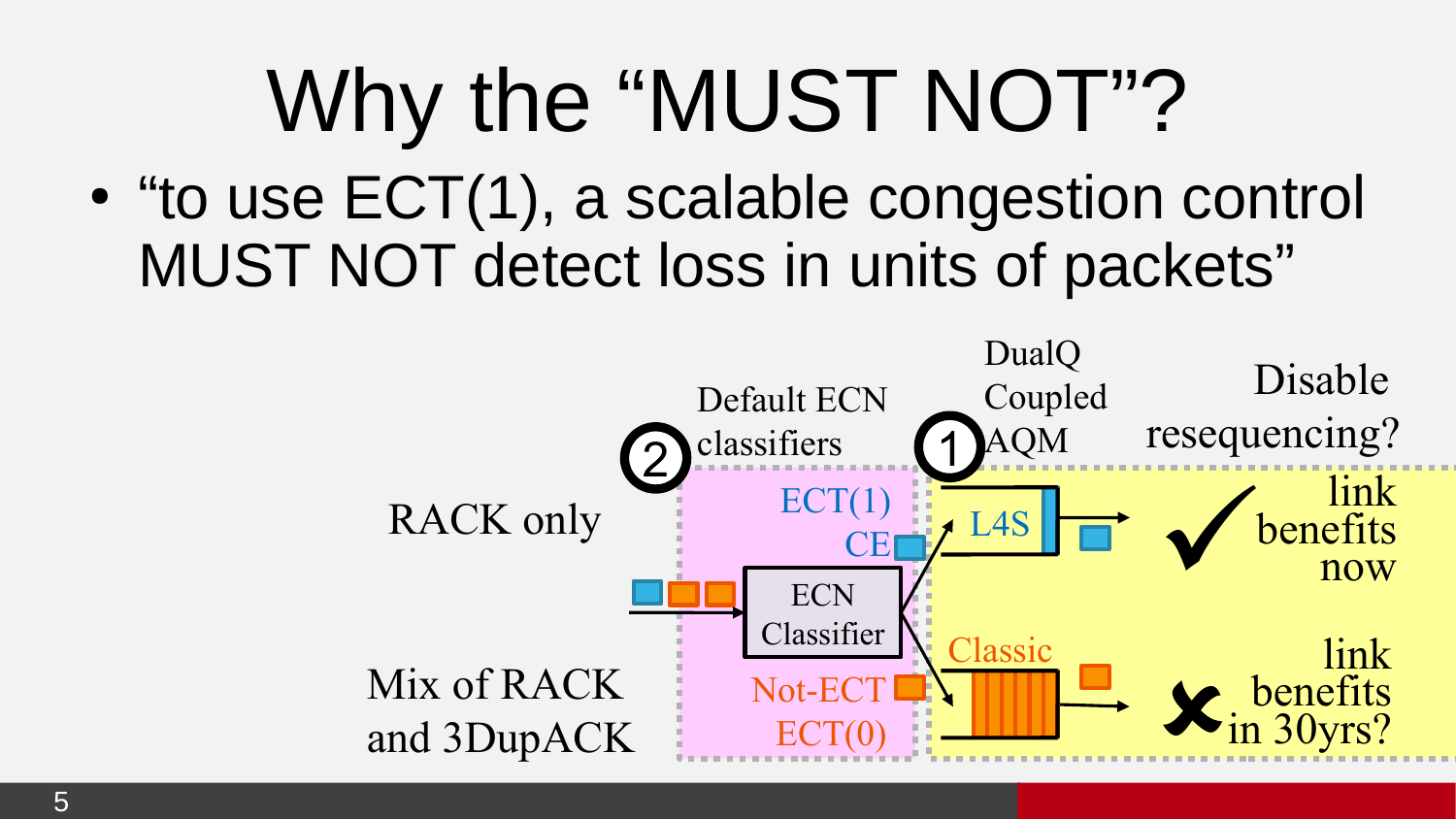## Benefits of universal RACK to links (1/2)

- $\cdot$  as well as e2e (layer-4) benefits, RACK offers potential for link (layer-2) performance improvements
- as flow rates scale up
	- with 3 DupACK rule
		- reordering tolerance time scales down
		- for multi-channel (bonded) links, skew tolerance time scales down
	- with rule relative to RTT
		- tolerance time remains constant (given min practical e2e RTT remains fairly constant)

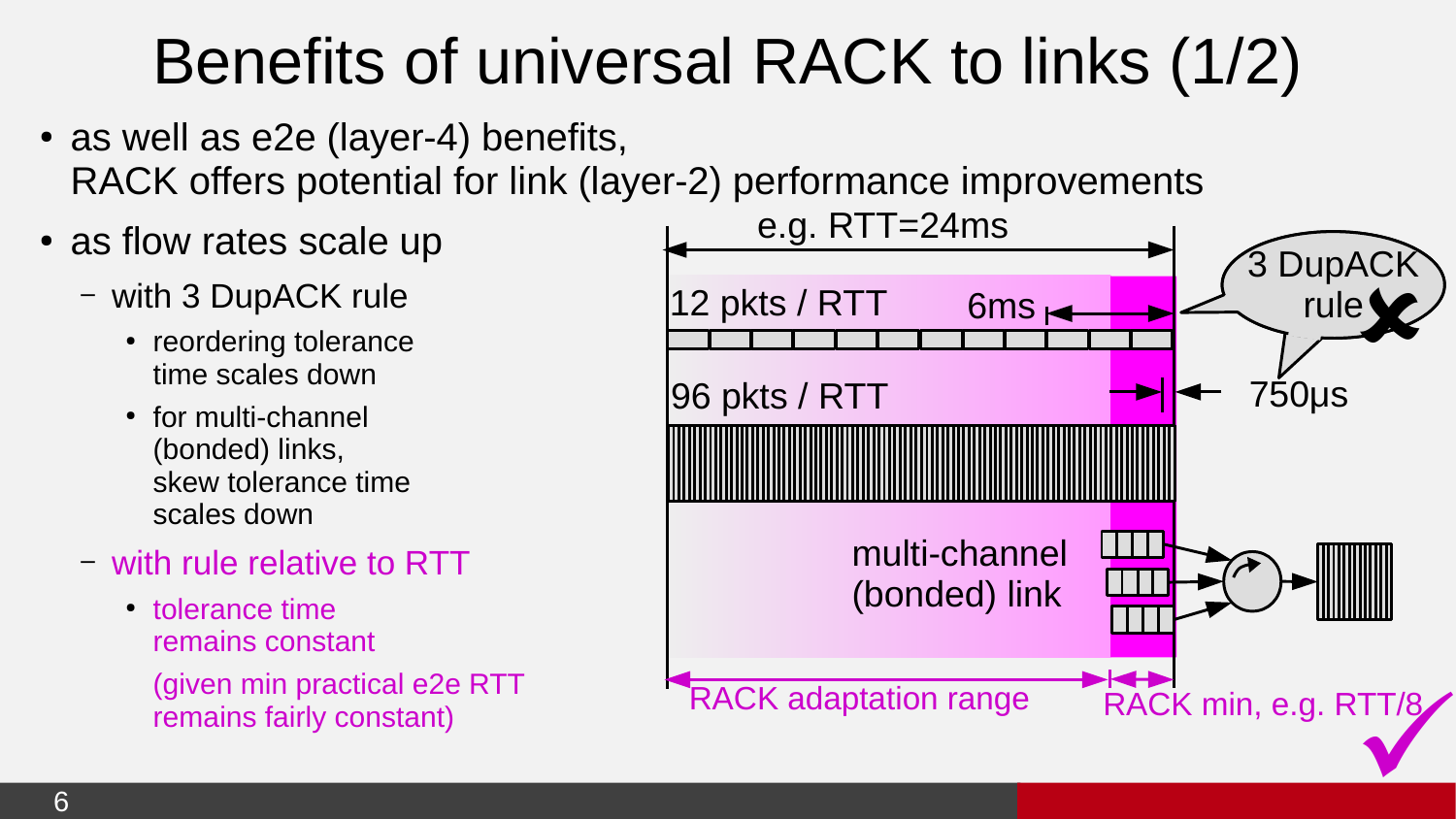# Benefits of universal RACK to links (2/2)

- for lossy links (e.g. radio)
	- with 3 DupACK rule
		- link rcvr buffers packets behind each gap while link re-xmts
		- head-of-line blocking
		- recall that packets on a link will be from different flows and different streams within flows
	- with rule relative to RTT
		- link rcvr can forward packets out of order
		- no reordering buffer
		- $\cdot$  in parallel, link rexmt will typically fill gap within min RACK reordering window